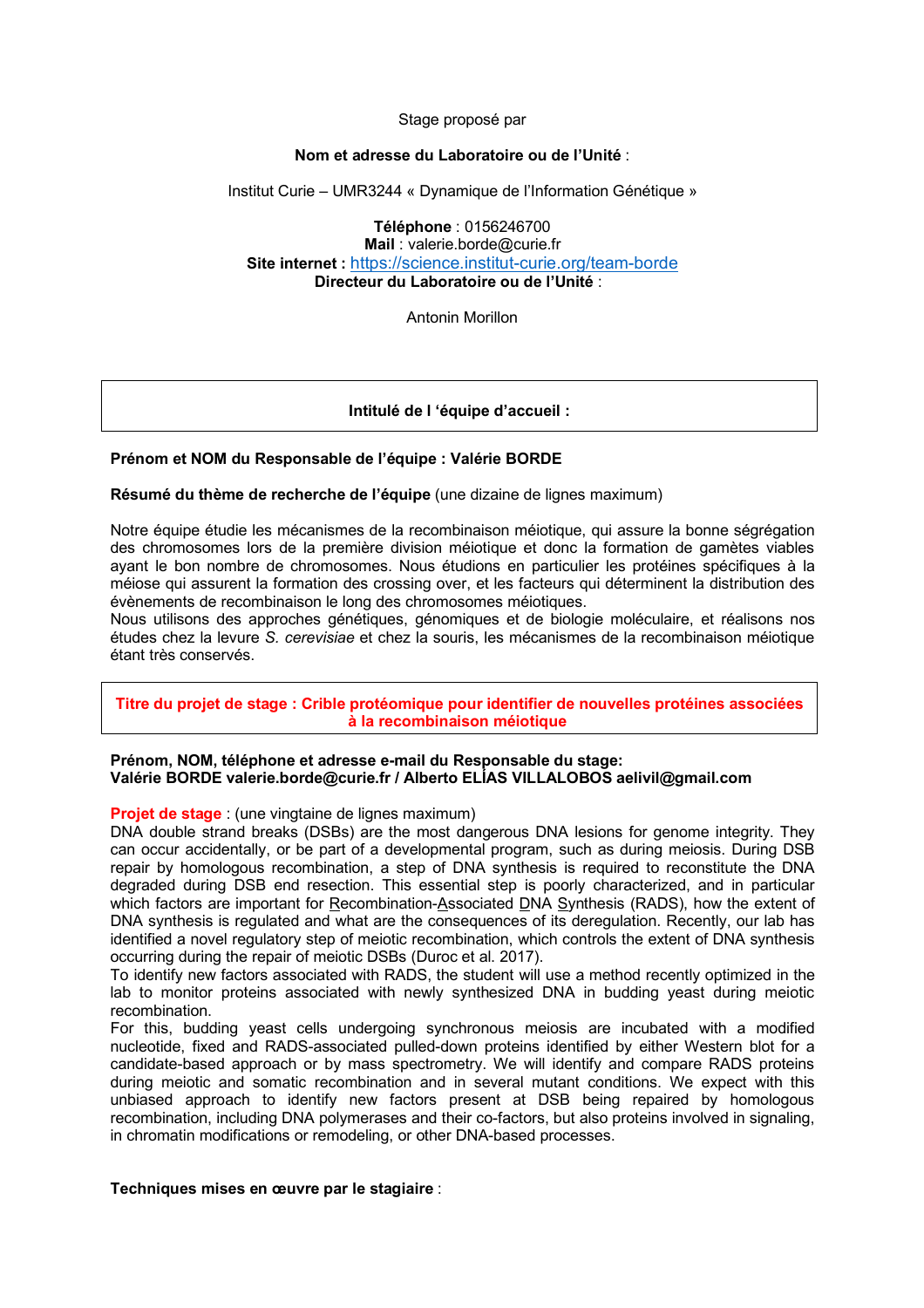The project will employ genetic, molecular biology and *in vivo* protein analyses, using the budding yeast as a model system.

#### **Publications du Responsable de stage au cours des 5 dernières années** :

Sanchez, A., Adam, C., Rauh, F., Duroc, Y., Ranjha, L., Wintrebert, M., Lombard, B., Mu, X., Loew, D., Guarné, A., Keeney, S., Cejka, P., Guérois, R., Klein, F., Charbonnier, J.-B. and **Borde, V.** (2020) A failsafe mechanism for regulating *in vivo* activation of the MutL<sub>Y</sub>-Exo1 complex during meiosis. **BioRiv** doi.org/10.1101/2019.12.16.876623 and in review.

Cannavo, E., Sanchez, A., Anand, R., Ranjha, L., Hugener, J., Adam, C., Acharya, A., Weyland, N., Aran-Guiu, X., Charbonnier, J.-B., Hoffmann, E.R., **Borde, V.**, Matos, J. and Cejka, P. (2020) Regulation of the human MLH1-MLH3 endonuclease in meiosis. **Nature** *in press.*

Sanchez, A. and **Borde, V.** (2020) Methods to Map Meiotic Recombination Proteins in *Saccharomyces cerevisiae*. **Methods in Molecular Biology** *in press*. Invited review.

Bétermier, M.\*, **Borde, V.**\*, and de Villartay, J.P.\* (2019) Coupling damage/repair: a critical safeguard for DNA-double-strand breaks? **Trends in Cell Biology**. pii: S0962-8924(19)30201-6. Invited review

Pyatnitskaya, A., **Borde, V.**\* and De Muyt, A.\* (2019) Crossing and zipping: the molecular duties of ZMM proteins in meiotic recombination. **Chromosoma**. Review, *in press*.

Voelkel-Meiman, K., Cheng, S.-Y., Parziale, M., Morehouse, S. J., Feil, A., Davies, O. R., De Muyt, A., **Borde, V.** and MacQueen, A. J. (2019) Crossover recombination and synapsis are linked by adjacent regions within the N terminus of the Zip1 synaptonemal complex protein. **PloS Genetics,** *in press*.

De Muyt, A., Pyatnitskaya, A., Andréani, J., Ranjha, L., Ramus, C., Laureau, R., Fernandez-Vega, A., Holoch, D., Govin, J., Margueron, R., Couté, Y., Cejka, P., Guérois, R. and **Borde, V.** (2018) A meiotic XPF-ERCC1-like complex recognizes joint molecule recombination intermediates to promote crossover formation. **Genes and Development** *32*, 1-14.

Adam, C., Guérois, R., Citarella, A., Verardi, L., Adolphe, F., Béneut, C., Sommermeyer, S., Ramus, C., Govin, J., Couté, Y. and **Borde, V.** (2018) The PHD finger protein Spp1 has distinct functions in the Set1 and the meiotic DSB formation complexes. **PloS Genetics** 14(2):e1007223*.*

Duroc, Y., Kumar, R., Ranjha, L., Adam, C., Guérois, R., Md Muntaz, K., Marsolier-Kergoat, M.-C., Dingli, F., Laureau, R., Loew, D., Llorente, B., Charbonnier, J.-B., Cejka, P. and **Borde, V.** (2017) Concerted action of the MutLβ heterodimer and Mer3 helicase regulates the global extent of meiotic gene conversion. **eLife** 6, e21900.

Subramanian, V. V., MacQueen, A. J., Vader, G., Shinohara, M., Sanchez, A., **Borde, V.**, Shinohara, A. and Hochwagen, A. (2016) Chromosome synapsis alleviates Mek1-dependent suppression of meiotic DNA repair. **PloS Biology** 14(2): e1002369.

**Borde, V**. and de Massy, B. (2015) Meiosis: early DNA double strand breaks pave the way for interhomolog repair. **Dev. Cell** *23*, 663-4. review

Brachet, E., Béneut, C., Serrentino M. E. and **Borde, V.** (2015) The CAF-1 and Hir histone chaperones associate with sites of meiotic double-strand breaks in budding yeast. **PloS One** 10(5):e0125965.

#### **Autres informations:**

**Etudiants actuellement en thèse ou en M2 dans l'équipe d'accueil.** Pour chaque étudiant indiquez le nom du responsable de thèse, l'année du début de la thèse et l'Ecole Doctorale de rattachement

Alexandra Pyatnitskaya – resp. Arnaud De Muyt/Valérie Borde – thèse octobre 2017 – ED CDV Mélody Wintrebert – resp. Valérie Borde – Master 2 Sreelekshmi Mony – resp. Valérie Borde – thèse juillet 2019 – ED CDV